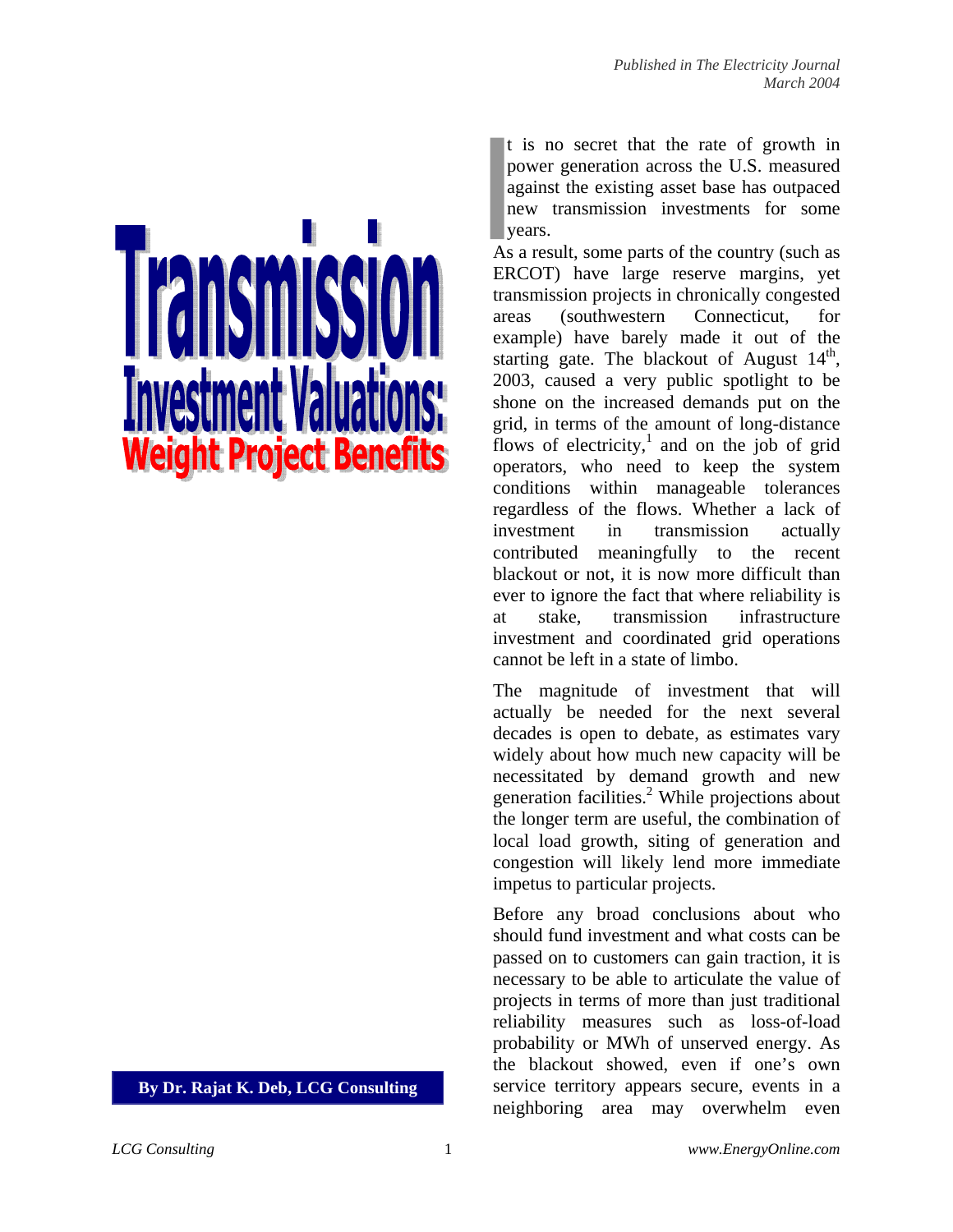thorough planning. Whether costs are spread among different stakeholders, or responsibility is given to a new set of transmission owners or to formerly integrated utilities, those who bear the cost will not do so without some idea of what the infrastructure provides, both in terms of operational stability, and in terms of increased revenues or reduced costs.

## **Lingering Regulatory Uncertainty**

There are a few well-known reasons for relatively modest transmission spending in the face of some obvious bottlenecks. They include a lack of incentives for the traditional transmission owners and operators, meaning the investor-owned utilities, as well as regulatory uncertainty as deregulation and competitive market behavior have evolved. A political tug-of-war over the Federal Energy Regulatory Commission's plans for Regional Transmission Organizations (RTO's) has recently reached a standoff, as utilities such as the Bonneville Power Administration and Southern Company appear to have prevailed in Washington in minimizing requirements that they fund projects that they fear may lower their overall performance. They are resistant to potential requirements that they take part in funding new transmission projects that enable merchant power generators to not only produce power for local consumption but potentially send it elsewhere, given adequate existing generation resources. As flows of electricity cannot be directed to follow a particular path, merchant generators might be justified in saying that utilities cannot be freeriders on system expansions or upgrades simply because they do not initiate them.

### **Measuring Value and Benefits**

An important goal of transmission investments, especially for the Federal Energy Regulatory Commission, is improving economic efficiency by increasing loads' access to low-cost generation and vice versa. There is considerable debate concerning - and a variety of approaches for computing - such efficiency. To be sure, there is disagreement regarding the extent to which transmission investment for economic efficiency reasons should be provided in a regulated manner with guaranteed cost recovery, as opposed to being provided in a market-based manner.<sup>3</sup>

With even a general consensus yet to emerge on power and transmission pricing, as well as transmission ownership and control, the return on any transmission investment carries substantial uncertainty. Behind these matters are questions about the mixture of marketbased mechanisms, incentives and prohibitions that can foster reliability. These questions need not be fully resolved in order to carry out analysis of the potential benefits of transmission investment to be realized through reduced congestion costs and greater competition among generating units. The approach that we illustrate does not proscribe who in fact pays for the investments, but quantifies their operational and market effects, and their consequent value for various market participants. In this way, valuation based on operational and market effects may suggest alternative market mechanisms for capturing or signaling the value of transmission.

# **Assigning Value to Reliability**

In transmission investment valuation for grid planning, physical performance standards may be addressed in a number of ways. The simplest approach is to establish minimum physical performance requirements such as can be monitored through probability of load curtailment under specified contingencies, taking into account appropriate thermal and electrical security constraints. Such performance criteria may be applied to reliability of service over the entire system, individual load busses or areas, or both. If analysis indicates that physical performance will fall below the minimum level, the next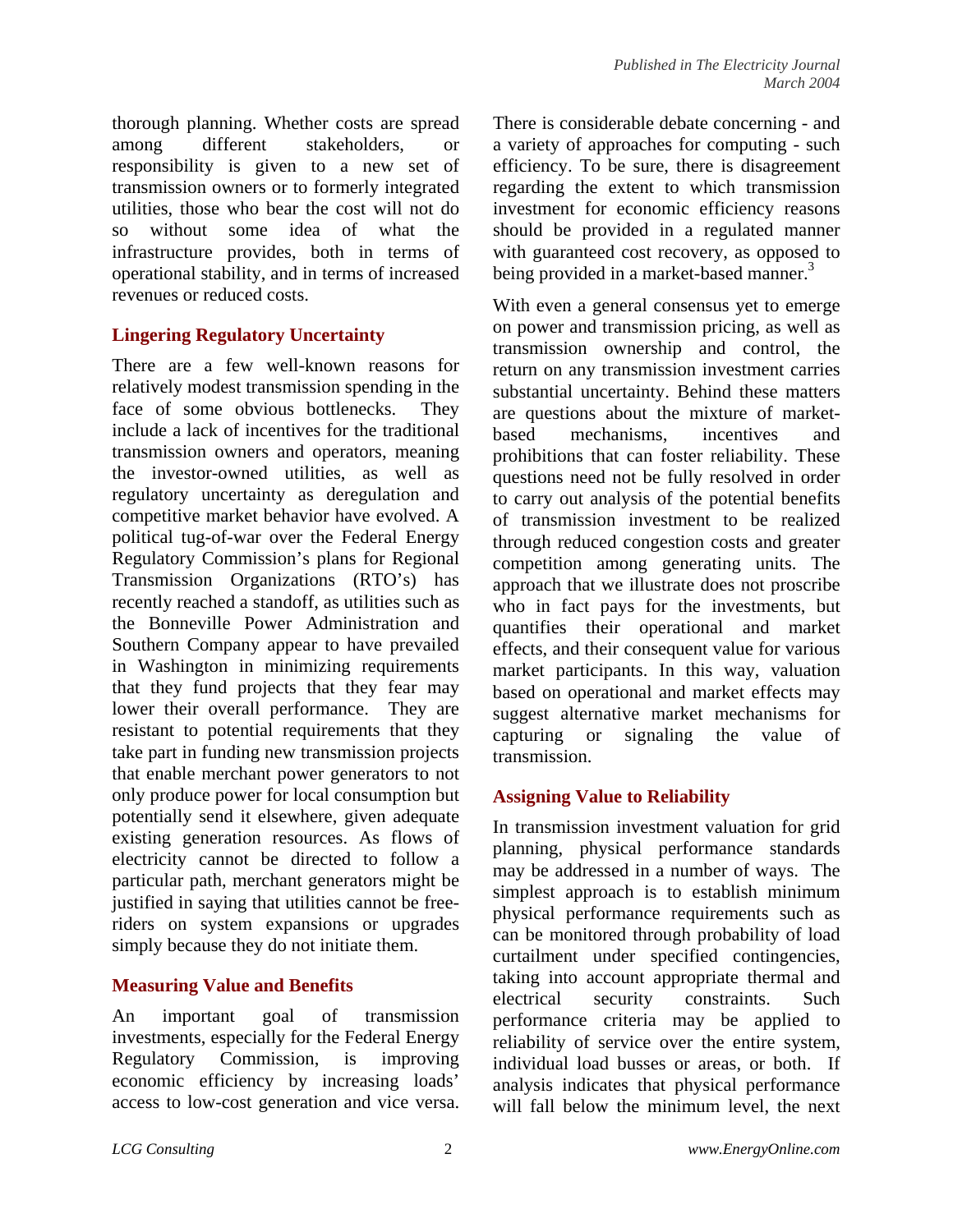step would be to determine the least-cost method for restoring performance. Depending on design of the valuation process, ranking of various options for meeting technical standards might be based only on their respective costs, or may also take into account their ability to provide additional value such as economic efficiency (reduced congestion). An integrated generation and transmission model developed for investment valuation provides determination of whether technical performance (e.g., reliability) standards are being met on both a system-wide and a location-specific basis, once the performance standards, applicable outage contingencies, and market scenarios have been defined.

Alternatively, and increasingly of interest under liberalization, it may be desirable to assign additional value to achievement of physical performance exceeding minimum standards. This can be addressed by the valuation methodology we demonstrate, based on measurements of transmission upgrades' operational effects. Unless this added value is converted to a financial measure, it creates valuation problems because there is no unambiguous way to balance this added nonfinancial value against investment costs or economic efficiency benefits, both of which are financially valued. This dilemma can be resolved by attaching a financial value to physical performance measures. For example, under Australia's "Regulatory Test" for evaluating regulated transmission investments, even the "market benefits" option for justifying transmission investments (as opposed to justification based on attaining physical performance standards) specifies that a financial cost be assigned for each projected MWh of unserved energy.

The methodology we propose for valuing physical performance ("reliability") benefits can readily accommodate assignment of specified financial values for each MWh of unserved energy. Of course, such values are somewhat problematic. The financial cost of a MWh of unserved energy is uncertain, and if it could be measured, it would be found to vary from place to place, time to time and customer to customer, and the  $100<sup>th</sup>$  MWh of unserved energy in a given hour would likely be valued differently than the first MWh.

## **Value of Eliminating Unserved Energy**

Transmission investments can have both economic efficiency impacts and impacts on reliability. We will address economic efficiency, but if we consider the reliability valuation problem alone, there is an objective solution that can be implemented using a modeling system such as UPLAN, a proprietary market model developed by LCG.<sup>4</sup> This solution is to value physical performance based on the amount of "reliability generation" investment that would need to be added to bring projected reliability up to a specified benchmark level. This "reliability generation" would generally be a low-cost peaking technology such as gas-fired combustion turbines. Thus, power system simulations can generate loss-of-load duration curves for each load node or region as part of the valuation process. From these curves it is possible to calculate the amount of additional "reliability generation" needed to keep expected load curtailment below the specified level, in terms of MWh per year, or in terms of maximum hourly loss-of-load MW not to be exceeded at a specified probability level.

A number of indices may be calculated to measure reliability on a dynamic basis. For example, the average unserved energy at each demand node measures the demand that would be interrupted due to shortages, transmission constraints or excessive loads. The standard deviation of the unserved energy gives a measure of the volatility of these occurrences. Other measures include the frequency of load interruptions, as well as the variability and the standard deviation of load interruptions. These numbers can be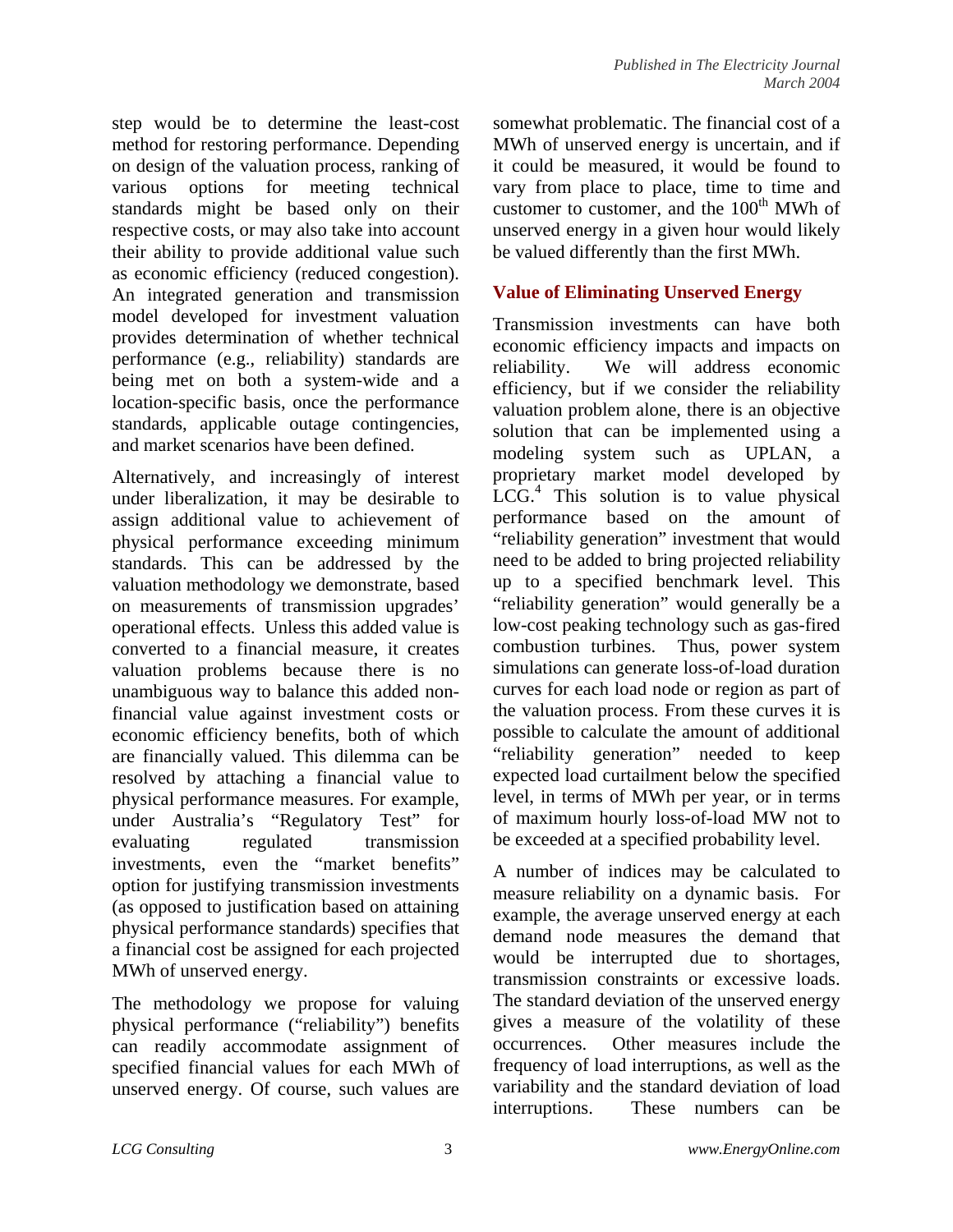compared across cases reflecting a system before and after the addition of merchant plants, transmission reinforcements or transmission capacity additions.

### **Measuring Transmission's Effect on Economic Efficiency**

In addition to the reliability (physical performance) benefits and losses, the basic transmission investment valuation methodology we illustrate considers consumer and producer surplus (economic efficiency).

It is essential to use realistic simulations of the transmission network's configuration and parameters, power flows over the network, and electrical and thermal constraints on those flows. This includes impacts of security constraints and contingencies on generator dispatch. These features are also required for valuation of physical (reliability) benefits as noted above. They contribute to realistic simulation of how transmission enhancements affect generator bidding, dispatch and resulting market prices at different locations, driving the valuation of economic efficiency benefits from transmission investments. As noted in Wolak et al's critique<sup>5</sup> of methods for assessing transmission expansion benefits in California, "..adding a realistic network model…is essential. …we also expect market outcomes to be very sensitive to the details of the assumed transmission network model."

Generation and transmission investment have a strong linkage, and may either compete with or complement each other, depending on whether the generation in question is near or far from loads. Since transmission investment can have a systematic impact on generation investment, alternative generation expansion scenarios should be linked rationally with transmission scenarios that do not run counter to the generators' competitive positioning. A major transmission upgrade may increase the profitability and likelihood of generation additions in a certain region, and so it does not make sense to pretend that the process of generation siting will not take the planned layout of the transmission network into consideration.

### **Congestion and Shadow Prices**

One way of projecting the value of a transmission project where congestion exists is to start with the congestion cost or shadow price based on the difference between the nodal prices at two locations. This is based on certain assumptions about the effect of relieving the congestion. Assuming that the capacity of the transmission path connecting the two locations is increased, it is typically understood that the less expensive generation could supply more of the demand at the more expensive location. To the extent that the congestion is eliminated and the less expensive location has surplus generating capacity available, the more expensive location will benefit from the lower-priced generation, and the price should drop accordingly.

Taking this method of valuation at face value ignores a few caveats. First, just because congestion on a line is eliminated and the amount of surplus inexpensive generation is enough to completely displace the expensive generation does not mean that the prices will be equalized. This is because congestion and stability requirements of the system may exist elsewhere and preclude enough power from being sent to the high-priced location to reduce or eliminate the price differential. This is known as the "spring washer" effect. The second problem is that flows are not always in the direction of the high-priced location. They may in fact be in precisely the opposite direction, again due to operational constraints. The behavior of the network will be changed by whatever transmission projects are put in place, as well as by changing demand patterns and generation injection. This is why A/C-OPF modeling capabilities (rather than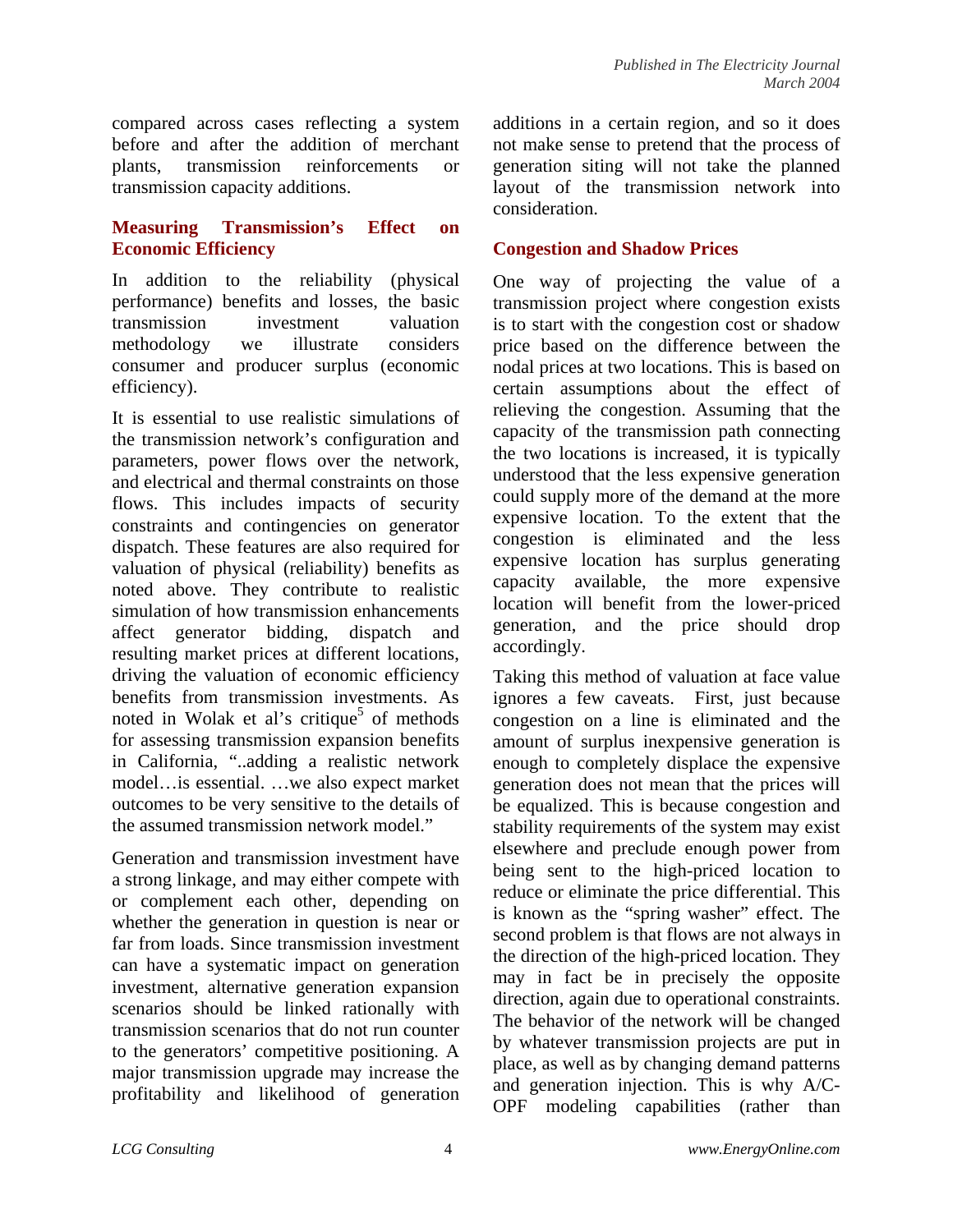simplistic "transport" or DC models) are necessary for such valuation analyses. Buyers of power may benefit when congestion is reduced, and less efficient producers may earn less revenue, although the net change in benefits for either producer (if we pretend that there are two, an expensive and an inexpensive one) will in all probability not perfectly offset the change in benefits for the other. After all, the more expensive producer loses revenue because the price at which it sells energy is less competitive, while the consumer is able to buy at a more competitive price. The difference in operating efficiency weighs heavily in the determination of the overall societal benefit.

To obtain a realistic simulation of the configuration and properties of the transmission network, power flows over the network – and the electrical and thermal constraints on them - must be represented. In such network valuation and system simulations, it is necessary to incorporate security-constrained unit commitment. security-constrained economic dispatch, plus several combinations of contingencies and special protection schemes. In the absence of such a comprehensive procedure, a transmission system may be overbuilt for reliability purposes. Without a comprehensive model and procedure, valuations will be distorted and lead to suboptimal infrastructure investments.

As mentioned, transmission investments cannot be assumed to take place against a static backdrop of fixed generation resources. Thus, the transmission valuation process ultimately needs to include some projection of generation investments and retirements based on rational financial profit and risk criteria, responsive to projected market conditions such as fuel and electricity prices. (In turn, the electricity prices would be affected by transmission expansion.) For example, one application of Australia's Regulatory Test to a proposed transmission  $project^6$  examined several market scenarios, within which generation expansion projections were based on reserve margin or financial viability criteria, influenced by market conditions under that particular scenario.

In some situations the reliability or even economic value that would be provided by transmission investment could alternatively be provided by demand-side measures (load bidding or voluntary curtailment) or strategically located generation additions, including distributed generation. In some jurisdictions, cost-benefit analyses of regulated transmission investment are required to consider demand-side and/or local generation options to determine if transmission investment represents the most efficient solution. Demand-side and local generation options are not strictly part of a transmission investment valuation process. However, it may be useful or desirable that modeling tools used for transmission investment valuation be well-suited for evaluating these other options in a manner that allows them to be compared using the same criteria that are used with transmission investments.

### **Quantifying Societal Economic Benefits**

We base our transmission investment valuation methodology on determination of societal benefits that the investment produces. The benefits of transmission investment or upgrades have to be evaluated in conjunction with changes in the generation system. Such investments increase the efficiency of the electricity system, lower the costs to the consumers, modify the amount and allocation of producers' profits, and make the system more reliable.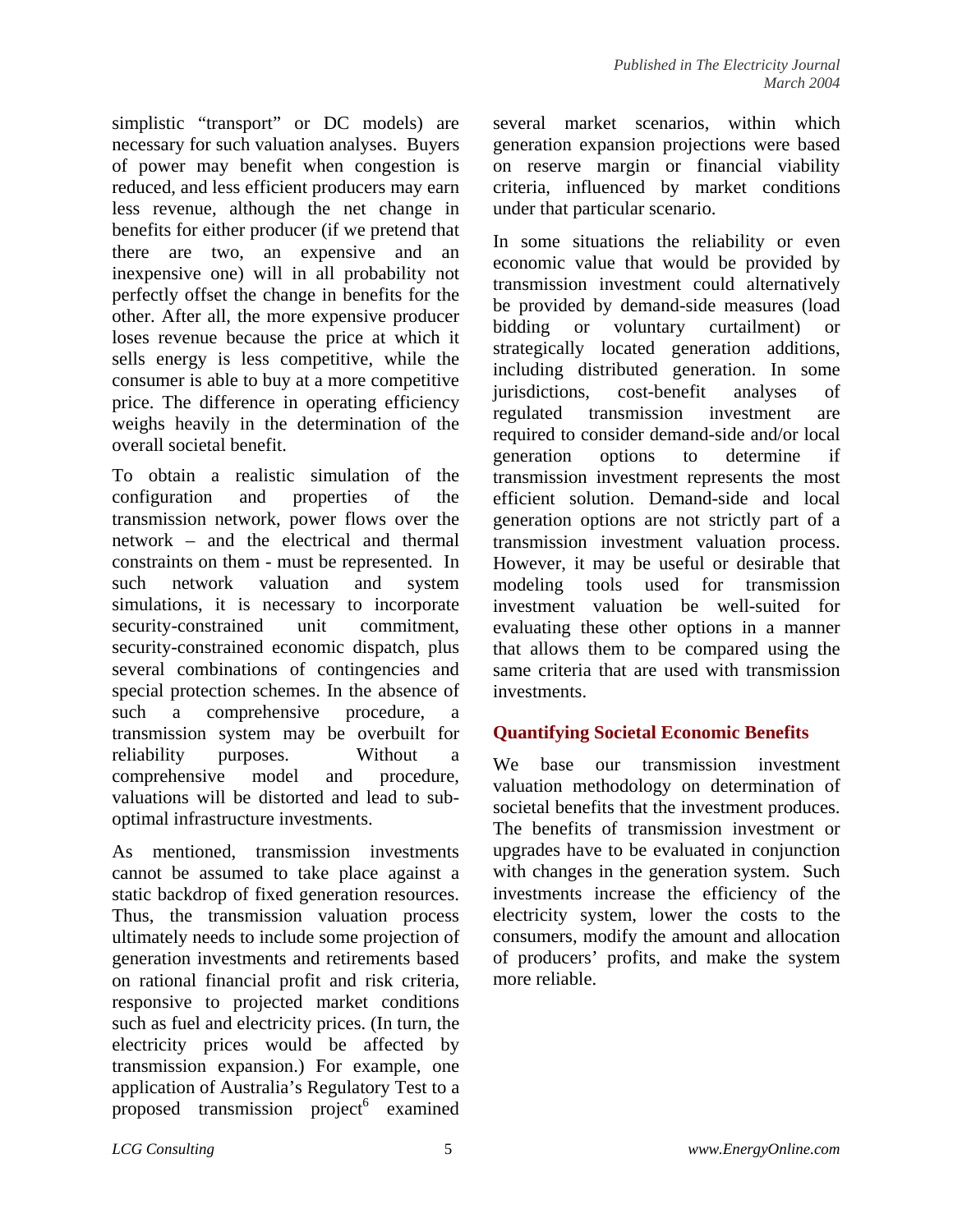

over a project life of many years. To determine the temporal and spatial distribution of benefits to consumers and producers, it is essential to simulate the hourly generation dispatch as well as load flow.

In the following section, we

The economic benefit of the project is the sum of the changes in consumer and producer surplus, as illustrated in Figure 1. For consumers, surplus is the difference between what they pay for electricity (market price or locational marginal price, LMP) and the amount they would be willing to pay (demand bid). For producers or generators, surplus is measured by their revenues less their production cost. Their revenues are calculated from the hourly equilibrium market prices or LMPs. The benefits or loss thereof associated with transmission investment are calculated for each hour by the change in social benefits (sum of producers' and consumers' surpluses) between the two cases (with and without investment). Figure 1 illustrates the demand curve and supply curves, one prior to the transmission upgrade and another following an upgrade. The decreased congestion and correspondingly lower cost of meeting energy demand represents the societal benefit of the upgrade. In a complete economic analysis of transmission investment, these gains would have to be compared to the investment costs present an example of a small system and illustrate the methodology for investment analysis for a 5-year period (2004-2008), measuring the change in social benefit resulting from the transmission investment. In making real investment decisions, this analysis has to be carried over for the entire grid using a generation/transmission model capable of simulating the market using, for example, the FERC Standard Market Design (SMD) and generation dispatch with SCUC/SCED. In the case of a long-term simulation for a full representation of the network, we would also incorporate an optimal plan for future investment in generation to meet the projected load growth for the planning horizon (10-20 years), to the extent that new installations were economically viable.

Under a market-driven restructuring, the generation capacity decision and the transmission capacity decision are separate business decisions. Yet, they remain interdependent. The potential investor in additional generation capacity is interested in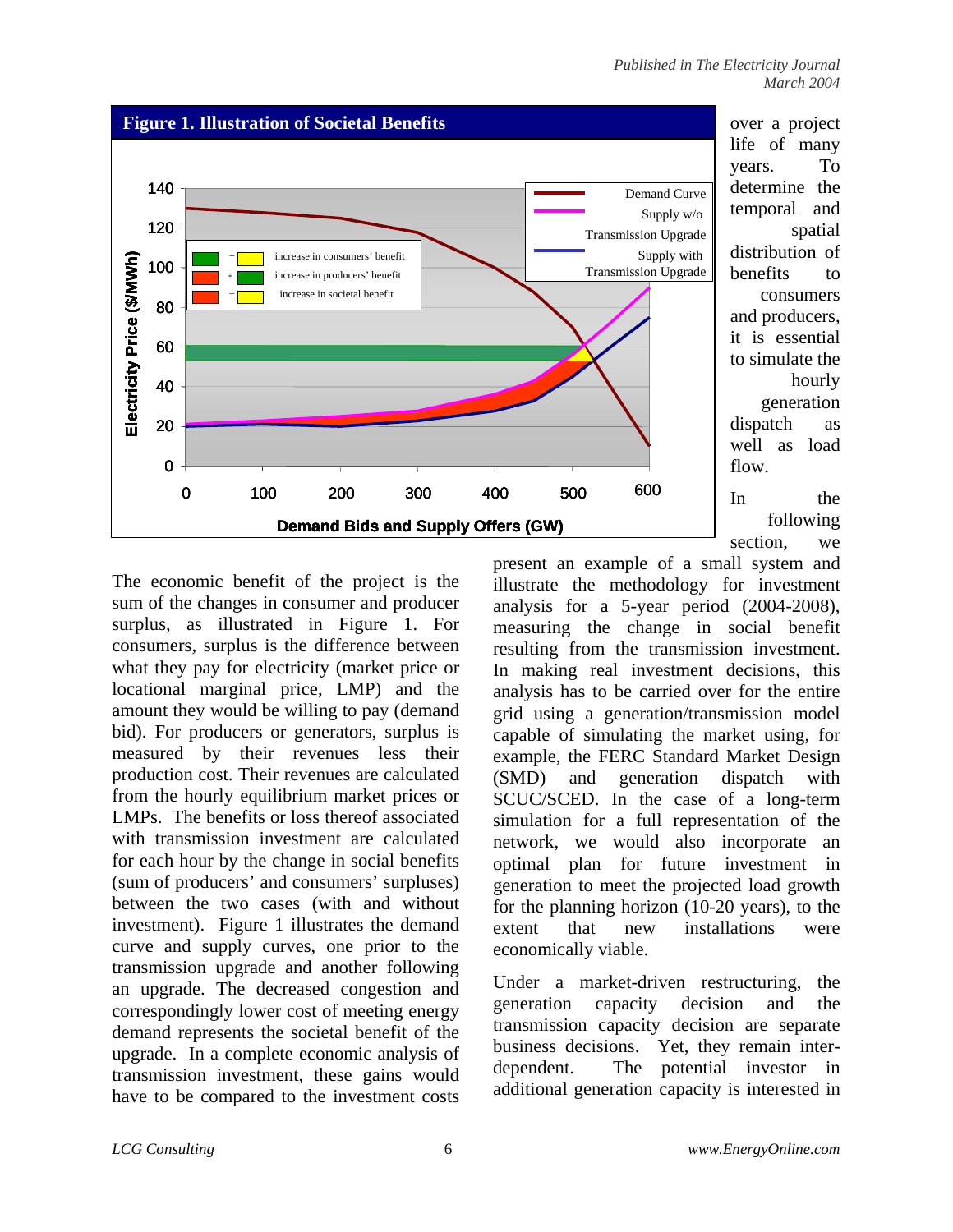the future energy prices at a prospective location, which are likely to be influenced by the future state of the transmission grid. In turn, the need for transmission and the profit opportunities for transmission reinforcements are determined in large part by future generation expansion. We would like to emphasize that the impact of a transmission upgrade is distributed throughout the entire grid and all users benefit.

### **Simulation and Results**

As stated, we used the UPLAN Network Power Model with SCUC/SCED to determine the actual hourly dispatch of generators and load flows. The simulation provided the following information:

- oLocation and duration of any unserved energy which can be used as an index for reliability and optimal generation expansion for both cases
- oSecurity constrained unit commitment and hourly economic operation of the generators
- oLMP-based electricity prices, producers' revenues and consumers' costs
- oProducers' generating costs, including fixed and variable O&M
- o AC Load flow and congestion costs

In the base case, congestion existed along a transmission path, while in the upgrade case, congestion was reduced by raising the capacity of the line, in effect performing a transmission upgrade. Besides this single difference, the same static set of values for input variables such as demand and fuel prices was used for both cases. This pair of cases showed the transmission upgrade's financial benefits to the consumers, producers and society. Comparing the net benefits with the cost of upgrade, which we do not account for here, provides the basis for a comprehensive cost-benefit analysis. In the following tables we summarize the characteristics of the sample system.

| <b>Table 1. Features of Sample System</b> |       |  |  |  |  |
|-------------------------------------------|-------|--|--|--|--|
| <b>The Sample System</b>                  |       |  |  |  |  |
| Number of Generators                      |       |  |  |  |  |
| Number of Buses                           |       |  |  |  |  |
| Number of Transmission Lines              |       |  |  |  |  |
| Peak System Demand (MW)                   | 1,700 |  |  |  |  |

The main features of the example system are given in Table 1, while the characteristics of the generating resources appear in Table 2. The weekly peak loads for 2004 are presented in Figure 1. The characteristics of the transmission lines are presented in Table 3, while the layout of the network, including the locations of the generating units, is shown in Figure 2.

We performed simulations of the year 2004 for the base case and for the line-upgrade case, both based on the most likely set of conditions concerning demand. Key results and the differences between those results from each of these cases will be presented first. We also performed a series of simulations for each of the years 2004 through 2008, to determine by how much the benefits from our targeted transmission investment may vary. This contrasted with the first 2004 simulation, in which a single demand forecast, or single-point forecast, was used in one simulation. For 2004 through 2008, Monte Carlo sampling was used to develop a range of possible scenarios, in which the demand level was randomly sampled from a probability distribution. The probability distribution reflected the uncertainty of future demand. Given that the same seed was used to generate the random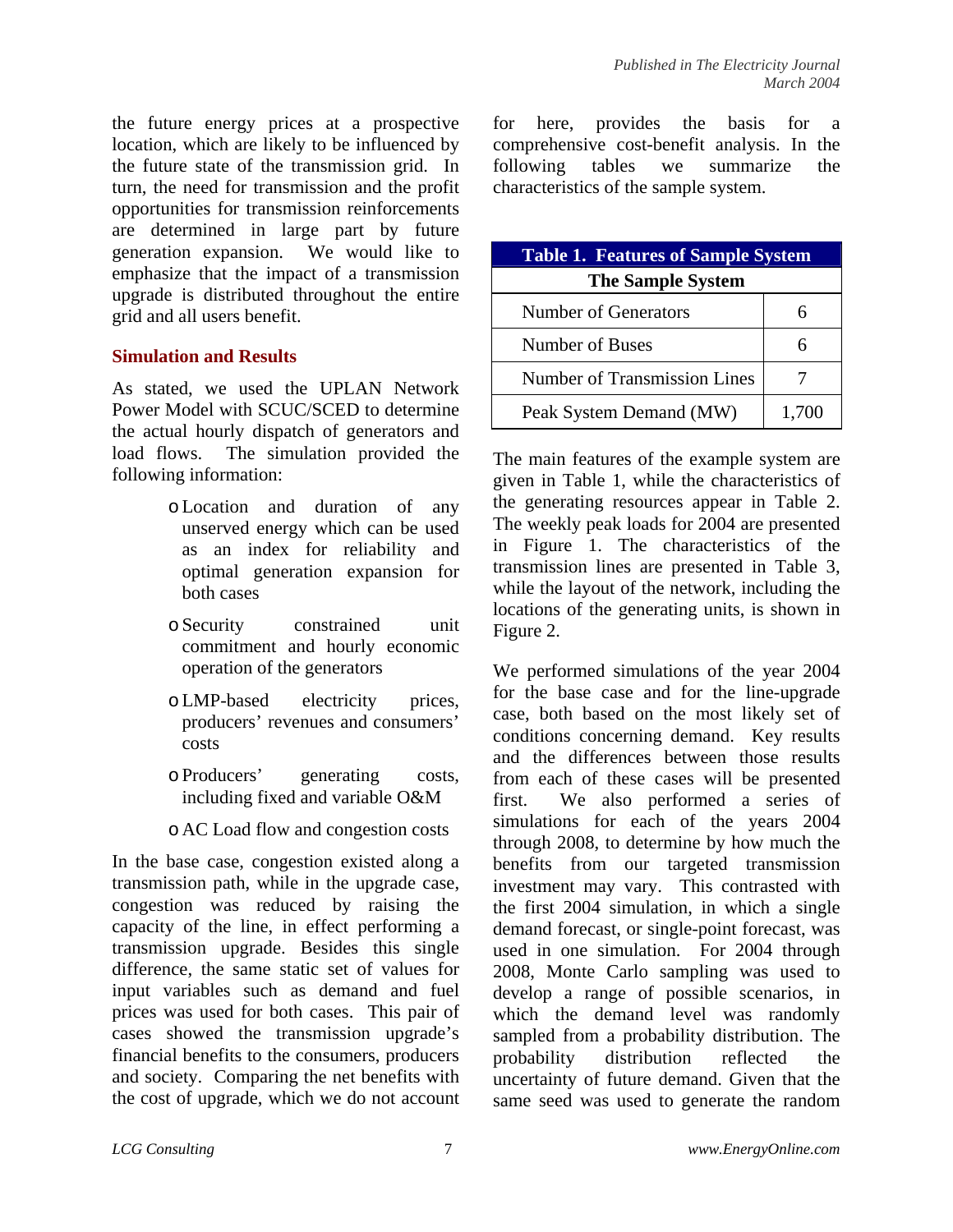variation in demand in both the base case and the case incorporating the line upgrade, we then were able to compare the probabilistic variation in the benefits, based entirely upon the line upgrade and on no other changes. We first discuss the results from the original 2004 simulation, which assume that the singlepoint demand forecast, the most likely case, is actually observed. We then review the fiveyear results, which reflect the uncertainty with respect to demand.



| <b>Table 2. Generating Resources</b>                     |      |      |         |            |      |  |  |  |
|----------------------------------------------------------|------|------|---------|------------|------|--|--|--|
| Avg. Var.<br><b>Injection</b><br><b>Capacity</b><br>Cost |      |      |         |            |      |  |  |  |
| Unit                                                     | (MW) | Fuel | (S/MWh) | <b>Bus</b> | Zone |  |  |  |
| Gen1                                                     | 500  | Gas  | 42      | C          |      |  |  |  |
| Gen2                                                     | 200  | Coal | 32      | F          |      |  |  |  |
| Gen3                                                     | 300  | Gas  | 35      | F          |      |  |  |  |
| Gen4                                                     | 300  | Gas  | 33      | А          |      |  |  |  |
| Gen5                                                     | 350  | Gas  | 40      | D          | 2    |  |  |  |
| Gen6                                                     | 200  | Oil  | 50      |            | 2    |  |  |  |

### **Base and Transmission Upgrade Cases, Most Likely 2004 Results**

In the base case covering 2004, the demand levels at each bus as well as the line and generating capacities were such that a line, E2D, was heavily congested, based on its existing capacity of 200 MW (see Figure 3). The line B2E also experienced congestion in the base case. Thus busses D and F, in Zone 2, were unable to obtain energy from less expensive generating resources in Zone 1, which had spare capacity. Generating units on the congested side of the line, 5 and 6, had relatively higher costs than the other units, and because of the congestion, the busses in Zone 2 where units 5 and 6 were situated, D and F, experienced higher locational marginal prices (LMPs) than would have been expected otherwise.

The generating unit output at each bus for all of 2004 is presented in Figure 3, for both the base case and the upgrade case. There were also 6.3 GWh of unserved energy during the year in the base case, during 183 hours, on 31 separate days, all at busses D and F.

| <b>Table 3. Transmission Network</b>                           |                                                                                                   |       |        |        |  |  |  |  |  |
|----------------------------------------------------------------|---------------------------------------------------------------------------------------------------|-------|--------|--------|--|--|--|--|--|
| The Transmission Network Characteristics of the Example System |                                                                                                   |       |        |        |  |  |  |  |  |
| Line<br>Name                                                   | Transmission<br>Transmission<br>Resistance<br>Reactance (pu)<br>Capacity (MW)<br>Loss (%)<br>(pu) |       |        |        |  |  |  |  |  |
| A2B                                                            | 197                                                                                               | 0.561 | 0.0025 | 0.0141 |  |  |  |  |  |
| C2B                                                            | 137                                                                                               | 1.701 | 0.0010 | 0.0054 |  |  |  |  |  |
| C <sub>2</sub> D                                               | 195                                                                                               | 0.516 | 0.0030 | 0.0149 |  |  |  |  |  |
| E <sub>2</sub> D                                               | 200 existing.<br>325 with<br>upgrade                                                              | 0.945 | 0.0020 | 0.0125 |  |  |  |  |  |
| E <sub>2</sub> A                                               | 154                                                                                               | 0.135 | 0.0006 | 0.0032 |  |  |  |  |  |
| D <sub>2</sub> F                                               | 174                                                                                               | 1.751 | 0.0060 | 0.0320 |  |  |  |  |  |
| B <sub>2</sub> E                                               | 199                                                                                               | 0.647 | 0.0020 | 0.0120 |  |  |  |  |  |

For the upgrade case, we simulated the system by adding 125 MW to line E2D, for a new capacity of 325 MW (this is summarized in Table 3). With the line upgrade, and with all other conditions remaining the same, all the unserved energy was eliminated, and the 2004 annual peak LMP at bus D was reduced by \$9.31/MWh, to \$42.09/MWh. The average annual peak price for each node in both the base case and upgrade case is shown at the nodes themselves in Figure 3.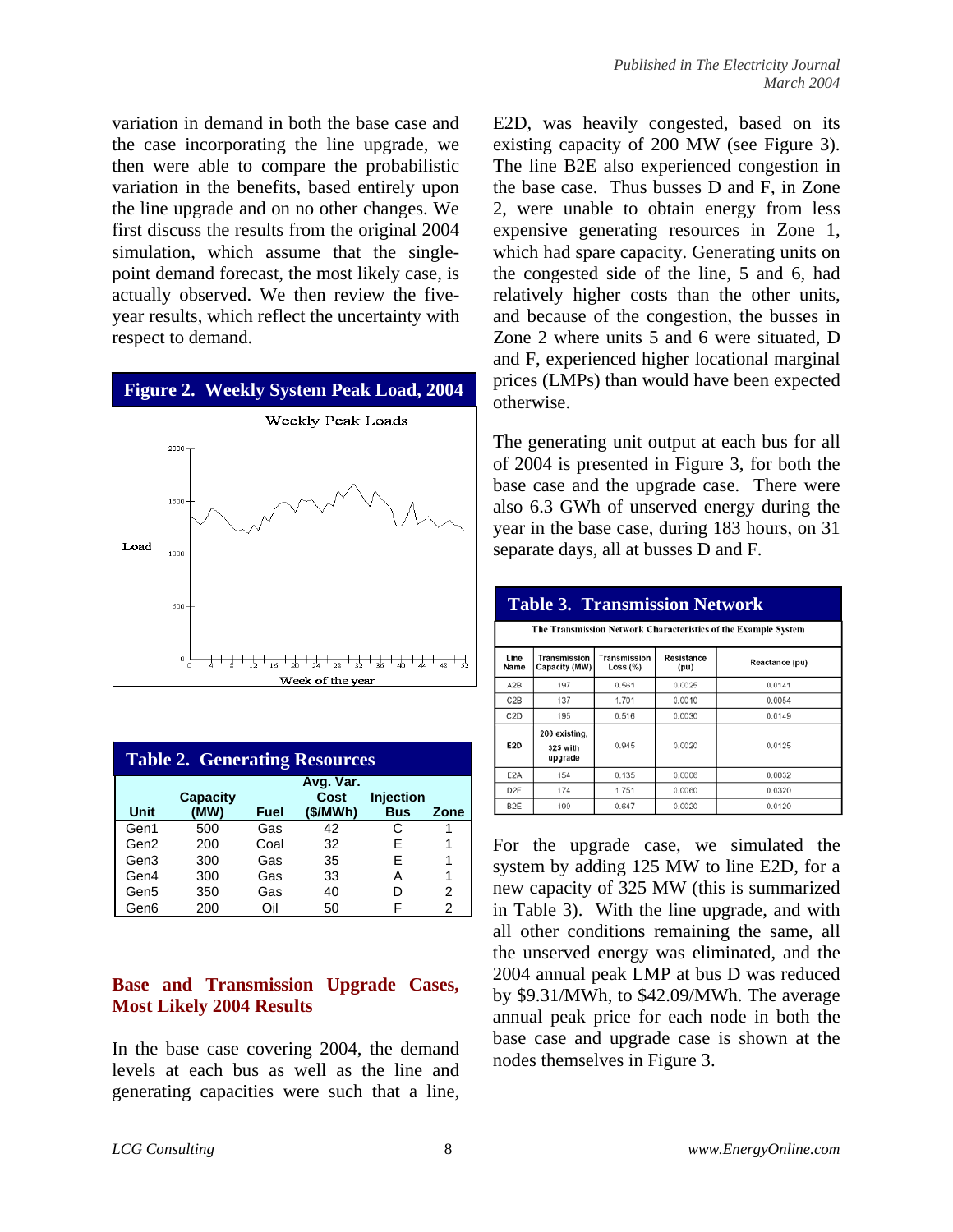expected,

lower.

relative

consumer



The changes in the generator performance for 2004 between the base case and the upgrade case are shown in Table 4. The annual load flows on each line before and after the payments and producer incomes have been affected following the line upgrade. Table 4 also shows the average revenue per MWh, which is generally lower, contributing to a

| upgrade are<br>shown<br>in<br>Figure 3. In | <b>Table 4. Generator Unit Performance With and Without transmission</b><br><b>Upgrade in 2004, Single Simulation with Most Likely Results</b> |                         |       |          |                        |                      |           |      |           |                         |
|--------------------------------------------|------------------------------------------------------------------------------------------------------------------------------------------------|-------------------------|-------|----------|------------------------|----------------------|-----------|------|-----------|-------------------------|
| addition, the                              |                                                                                                                                                |                         |       |          |                        |                      |           |      |           | Average Revenue         |
| of<br>output                               | Unit                                                                                                                                           | Energy Production (GWh) |       |          |                        | Net Income (\$000's) |           |      | (\$/MWh)  |                         |
| each                                       |                                                                                                                                                | Before                  | After |          | Before                 | After                |           |      |           |                         |
| generator                                  |                                                                                                                                                | Upgrade                 |       |          | Upgrade Change Upgrade | Upgrade              | Change    |      |           | Before   After   Change |
| both<br>for                                | Gen1                                                                                                                                           | 820                     | 1,317 | (497)    | 9,032                  |                      | (9,027)   | 53.0 | 42.0      | (11.0)                  |
| cases                                      | Gen2                                                                                                                                           | 1,746                   | 1,752 | (6)      | 4,546                  | 5,256                | 710       | 34.6 | 35.0      | 0.4                     |
| 1n<br>appears                              | Gen3                                                                                                                                           | 475                     | 1,694 | (1, 219) |                        |                      |           | 35.0 | 35.0      | 0.0                     |
| the form of                                | Gen4                                                                                                                                           | 2,585                   | 2,628 | (43)     | 5,819                  | 5.434                | (385)     | 35.3 | 35.0      | (0.3)                   |
|                                            | Gen5                                                                                                                                           | 2,799                   | 1,703 | 1,096    | 27,058                 | 4,651                | (22, 407) | 49.7 | 42.7      | (7.0)                   |
| columns<br>- of                            | Gen6                                                                                                                                           | 704                     | 68    | 636      | 4,113                  |                      | (4, 113)  |      | 55.8 50.0 | (5.8)                   |
| variable                                   |                                                                                                                                                |                         |       |          |                        |                      |           |      |           |                         |

height at the generator's location. Note that the annual flow on line E2D is roughly 50% greater with the upgrade, while the output of generating unit 5 has decreased by more than one-third. The unit's net income is lower by

drop in net income for all units with the exception of unit 2, which experienced a rise in the average revenue and net income.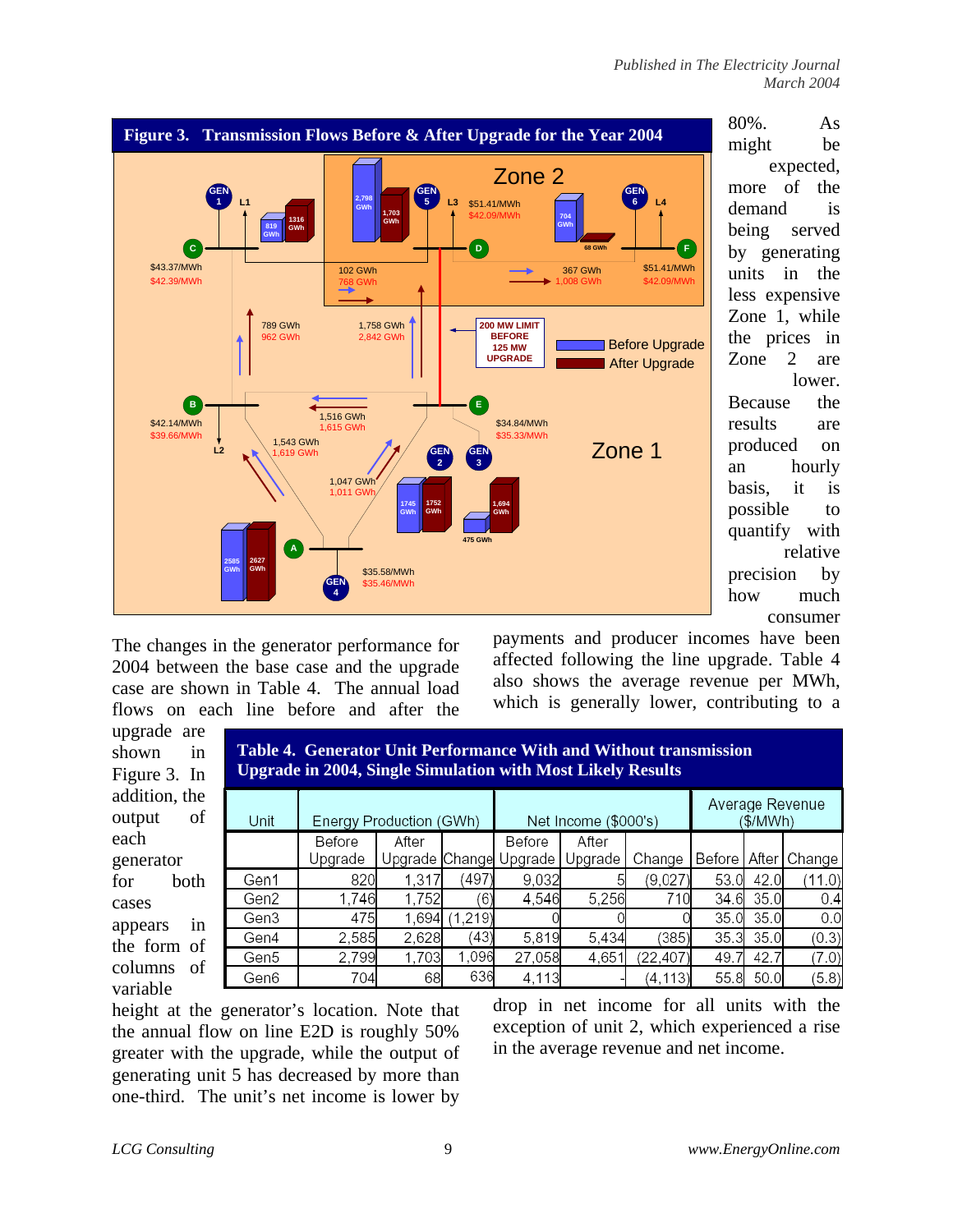High-cost generating units 5 and 6, on the previously congested side of line E2D (Zone 2), produced less energy when the upgrade was installed. Correspondingly, Zone 1 units 1 through 4 produced more. Units 1 and 3 in particular increased their output the most, displacing the generation from the less competitive units 5 and 6. While unit 1 increased its output, its net income decreased and became nearly zero after the upgrade, due to the lower price it was paid for its output. Unit 2, which produced at nearly the same level in both cases, improved its net income by \$710,000, because of the rise in prices that took place in the more competitive Zone 1, as surplus capacity shrank due to exports. Unit 5 had nearly an 83% drop in its net income, yet still had positive net income of \$4,651,000. This unit, which was one of the least efficient as seen by its high variable cost, was no longer protected by the congestion, following the line upgrade. As a result for the illustrated year of 2004, the total generation of units 1 and unit 3 increased and replaced the highcost generation by units 5 and 6, and the net income increased for only one unit (unit 2).

### **Results from 2004-2008 With and Without Transmission Upgrade, Using Variable Demand Based on Monte Carlo Random Sampling**

We now discuss the results obtained by running a series of simulations, each incorporating a particular level of randomly determined demand. For future years, 2005- 2008, we assumed that the load shapes and generation characteristics remained essentially the same. However, we assumed that the basic, most likely load forecast would show demand increasing at an annual rate of 1.5%. While the resulting forecast provided the highest-probability point of each year's probability distribution for peak demand, each simulation was based on random sampling from a distribution.

We also assumed the installation of two small generating units at bus D, one in 2006 and one in 2008. This was determined by the fact that the location provided economic justification for such an installation. The installation was assumed in not only the base case but the line-upgrade case as well, as we wished to maintain all assumptions for the respective simulations, other than the upgrade itself, as being identical.

One-hundred simulations were conducted for each year, providing an essentially stable distribution of outcomes. Out of these simulations, average or expected values of consumer, producer, and societal benefits were determined for each year. The resulting nominal consumers' benefits for these years are shown in Table 6 and range from \$56.80 - \$80.90 million per year, with a net present value of \$274.07 million based on the entire 5-year period. Since the market price dropped, the generators on the congested side of the transmission line no longer received higher electricity prices, and their benefits (due to a loss of revenue, slightly offset by lower operating costs) dropped by \$217.10 million over the 5-year period. The loss of revenues was borne mostly by the inefficient generators on the congested side of the system. However, the overall benefits to both consumers and producers for the period are put at a net present value of \$56.97 million, and can be used as the upper bound for transmission investment.

In Table 5 and 6 we summarize the mean results of the simulations of the illustrative cases with and without the transmission upgrade. Table 5 shows the Zone 2 electricity prices and corresponding decreases due to the upgrade across all hours, by \$8.22/MWh in 2004, and by more in succeeding years, up to \$10.69/MWh for 2008. As a result of the upgrade, the market price of electricity in Zone 2 dropped and the customers benefited.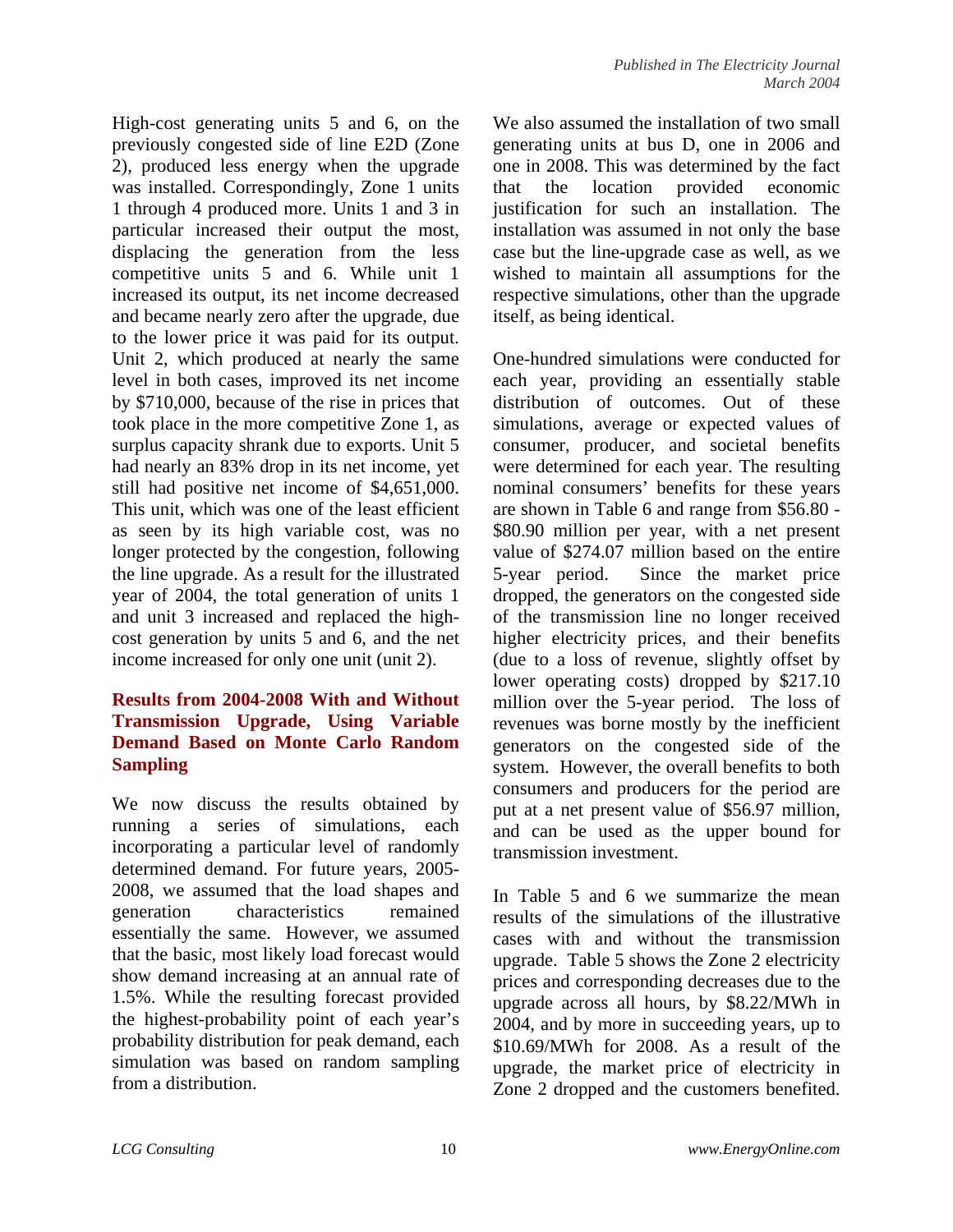It is notable that because of the reduced congestion, there was a smaller difference between peak and off-peak prices in the upgrade case as compared with the peak price differential of the base case, meaning that with less congestion, hourly price volatility was reduced.

The cost of the proxy unserved energy unit was determined by calculating the required revenues to make the proxy unit whole for both capital and operating costs. Incidentally, the proxy unit operated for 15 hours for the upgrade case compared to an average 290 hours of operation every year for the base

case.

| <b>Table 5. Zone 2 Electricity Prices With and Without Transmission</b> |
|-------------------------------------------------------------------------|
| <b>Upgrade, Based on Variable Demand Forecast (\$/MWh), 2004-2008</b>   |

| Year |                 | Without Transmission<br>Upgrades (a) |                                | With Transmission Upgrades<br>(b) |                |                      | Price Difference (a-b) |       |                     |
|------|-----------------|--------------------------------------|--------------------------------|-----------------------------------|----------------|----------------------|------------------------|-------|---------------------|
|      | Off-Peak<br>Avg | Avg                                  | On-Peak   All Hours   Off-Peak | Avg                               | On-Peak<br>Avg | All Hours   Off-Peak | Avg                    | Avg   | On-Peak   All Hours |
| 2004 | 48.01           | 52.40                                | 49.80                          | 41.22                             | 41.96          | 41.58                | 6.79                   | 10.44 | 8.22                |
| 2005 | 50.16           | 54.88                                | 52.48                          | 42.32                             | 43.21          | 42.59                | 7.84                   | 11.67 | 9.89                |
| 2006 | 50.76           | 55.22                                | 52.59                          | 43.44                             | 44.25          | 43.59                | 7.32                   | 10.97 | 9.00                |
| 2007 | 52.81           | 57.77                                | 54.98                          | 44.55                             | 45.58          | 45.05                | 8.26                   | 12.19 | 9.93                |
| 2008 | 54.16           | 59.06                                | 56.78                          | 45.72                             | 46.66          | 46.09                | 8.44                   | 12.40 | 10.69               |

The results at various levels of demand show that while the change in both consumer surplus and producer surplus was affected noticeably by demand, the overall

In Table 6, we show the nominal change in consumer, producer and societal benefits (consumer and producer benefits combined) averaged over the paired differences of onehundred simulations performed for each case for each of the five years, and the present value of the yearly amounts, discounted by 8% to 2003 dollar terms.

| Table 6. Present Value in 2003 of Annual<br><b>Producer and Consumer Benefits at 8%</b><br>Discount Factor for 2004-2008 (in \$ Millions) |
|-------------------------------------------------------------------------------------------------------------------------------------------|
| Concumers', Producers' and Secietal Repetits from 2004-2001                                                                               |

| Consumers', Producers' and Societal Benefits from 2004-2008 <br>(Nominal \$ Millions, except for NPV) |                                |                                |                            |  |  |  |  |  |
|-------------------------------------------------------------------------------------------------------|--------------------------------|--------------------------------|----------------------------|--|--|--|--|--|
| Year                                                                                                  | Consumers<br>Benefits<br>(\$M) | Producers<br>Benefits<br>(\$M) | Societal<br>Benefits (\$M) |  |  |  |  |  |
| 2004                                                                                                  | 56.80                          | (44.47)                        | 12.33                      |  |  |  |  |  |
| 2005                                                                                                  | 67.46                          | (54.02)                        | 13.44                      |  |  |  |  |  |
| 2006                                                                                                  | 66.60                          | (52.01)                        | 14.59.                     |  |  |  |  |  |
| 2007                                                                                                  | 75.79                          | (60.05)                        | 15.74                      |  |  |  |  |  |
| 2008                                                                                                  | 80.90                          | (64.92)                        | 15.98                      |  |  |  |  |  |
| NPV (2003) of Sum<br>@8%                                                                              | 274.07                         | (217.10)                       | 56.97                      |  |  |  |  |  |

For some of the simulated cases, there are unserved energy due to high demand. For comparison purpose, we added a proxy unit to eliminate the unserved energy in all cases. societal benefit was remarkably stable. The production cost savings depends on the altered dispatch of the units, and the operating characteristics of the more efficient units. These units ran more because of the transmission upgrade and the corresponding decrease in congestion.

The distribution of the societal benefit over the series of simulations showed the societal benefit at the  $50<sup>th</sup>$  percentile was \$57.38 million and ranged from \$54.18 to \$60.75 million dollars at 5% and 95% levels. The entire range of societal benefits from the simulations is indicated in a percentage frequency distribution in Figure 4. Note that the annual congestion cost is a poor estimator of consumer savings. The savings for consumers based purely on annual congestion has understated the value of the transmission line. Based on the previous discussion, of course, the consumers' gain is also a loss in terms of producer surplus. We determined probabilistically that the overall societal benefit of the transmission upgrade in 2004 based on uncertain demand has an expected value of \$12.33 million. According to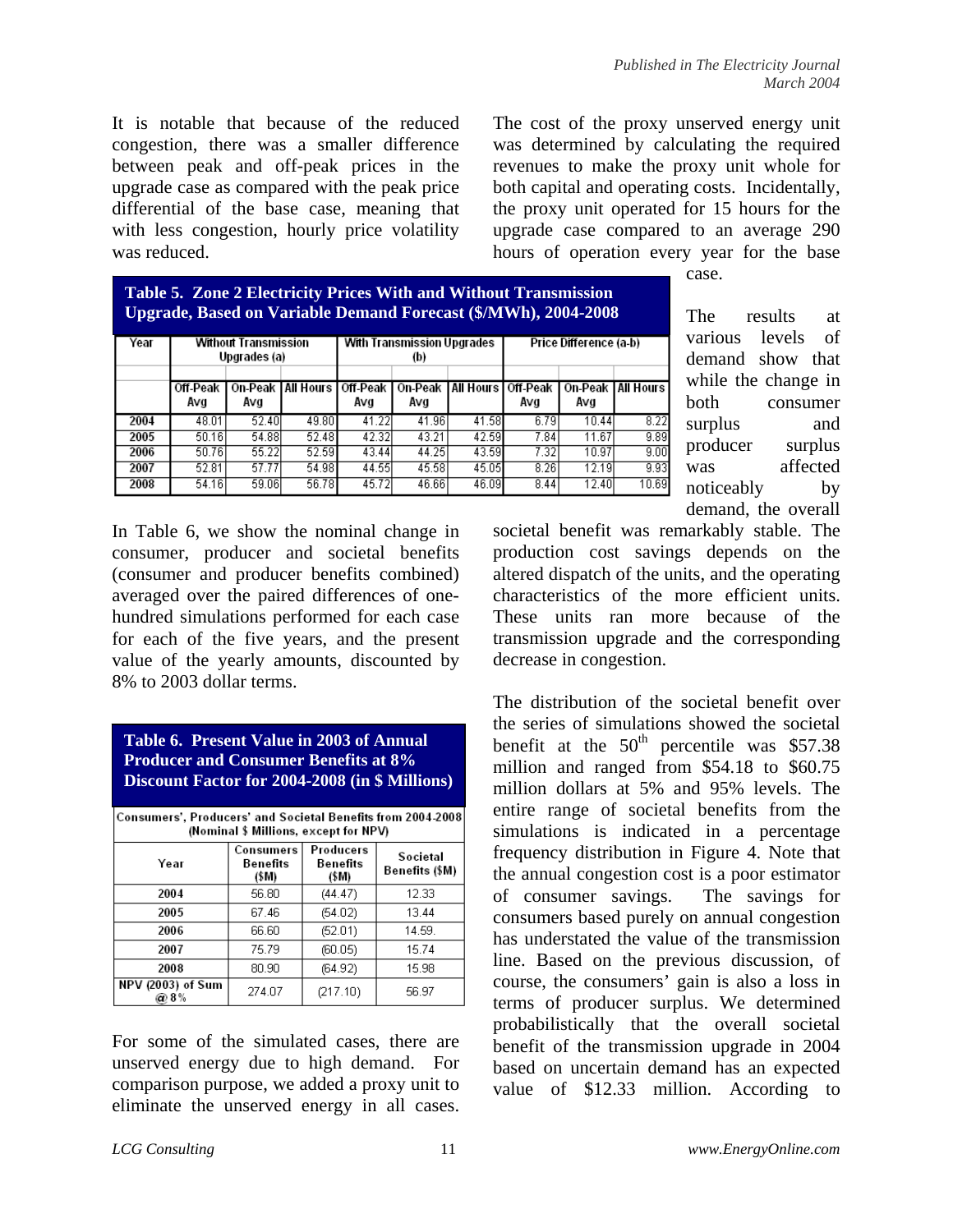congestion cost output from the model, based on locational price differentials across all hours, the two cases based on the single most likely demand forecast show a congestion cost reduction of \$15.158 million, which is favorable for consumers and unfavorable for less efficient producers. We see that in this example, using congestion cost as a valuation we consider one aspect of the cost-benefit analysis. We do not try to assign a specific value to reducing unserved energy, and neither do we account for the method of financing or the time-frame for recovery of expenditures. Insofar as it is desirable for funding to come from those who are expected to benefit from particular projects, it is

method for the upgrade yields a higher figure than does the measurement of change in social benefit (\$15 million as opposed to \$12 million). The benefit to consumers and the loss to producers in isolation exceeded both valuation measures and showed the magnitude of the redistributive effect that could be expected. Thus, if we are



to base our valuation of a transmission project on congestion cost alone, it must be made clear that congestion costs may not fully represent the effect a transmission project will have on a given set of market participants, or overstate the overall benefit to be realized.

As discussed, transmission and generation investments can have significant impacts on one another. Therefore, the two must be considered together for long-term planning purposes, not in isolation. As stated before, important to understand the way in which economic surplus for different participants is likely to be affected, and the degree to which fundamental variables will affect the incremental cash flow relative to other transmission projects, generation projects, non-infrastructure market-oriented programs, or relative to a situation in which investments are delayed or not undertaken.